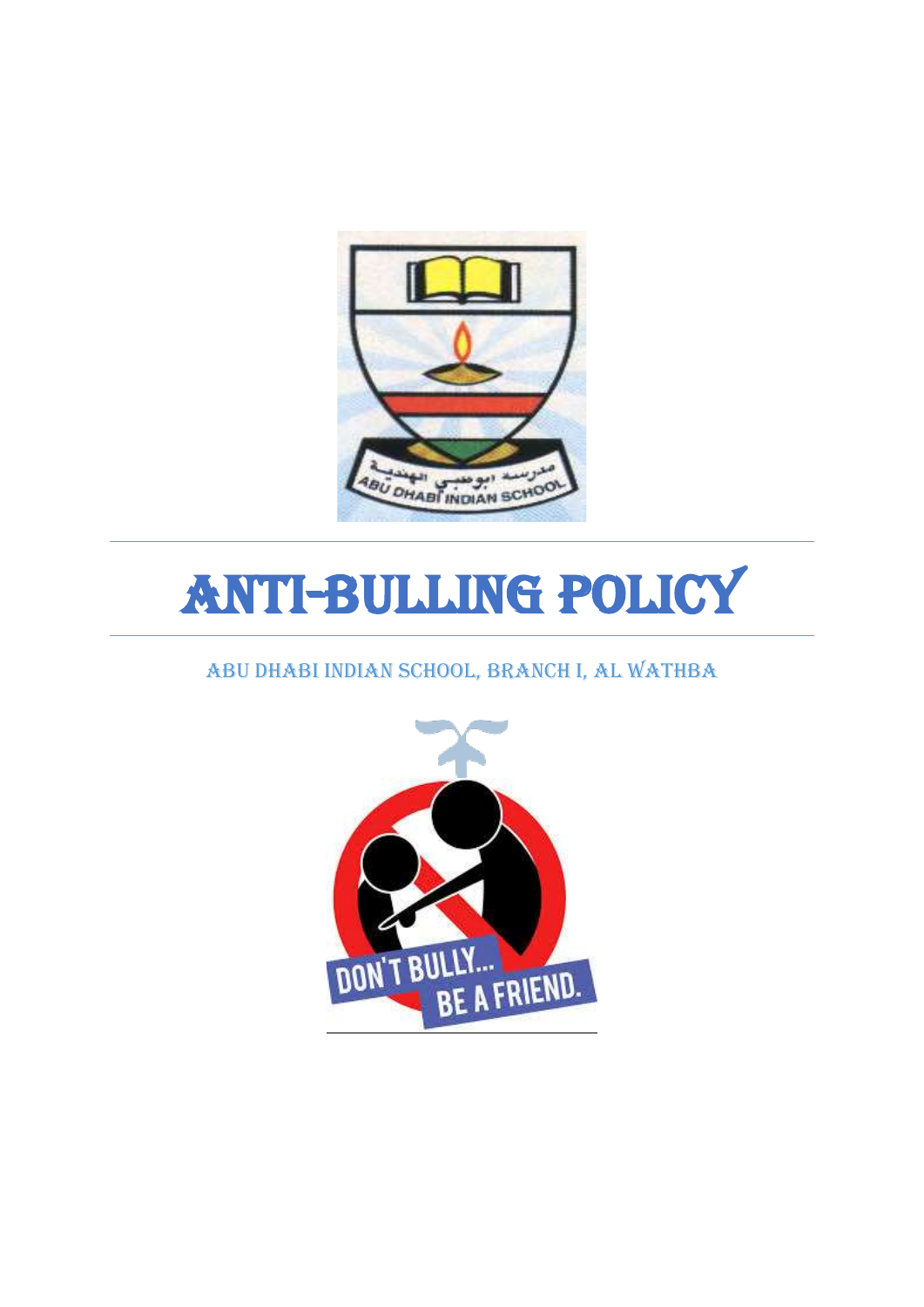# ANTI BULLYING POLICY

| <b>Name of Policy</b><br>$\ddot{\cdot}$ |                | <b>ANTI BULLYING POLICY</b>                                                                    |           |
|-----------------------------------------|----------------|------------------------------------------------------------------------------------------------|-----------|
|                                         |                |                                                                                                | Page $ 1$ |
| <b>Purpose of Policy</b>                | $\ddot{\cdot}$ | To inform and ensure that the<br><b>ANTI BULLYING POLICY is clear</b><br>and understood by all |           |
| Approval for this Policy given by:      |                | Principal                                                                                      |           |
| Responsibility for its update :         |                | Principal                                                                                      |           |
| Date of Approval                        | $\ddot{\cdot}$ | 10-01-2021                                                                                     |           |
| <b>Proposed Date of Review</b>          | $\mathcal{L}$  | 01-01-2023                                                                                     |           |

Principal's Signature : Shibanti

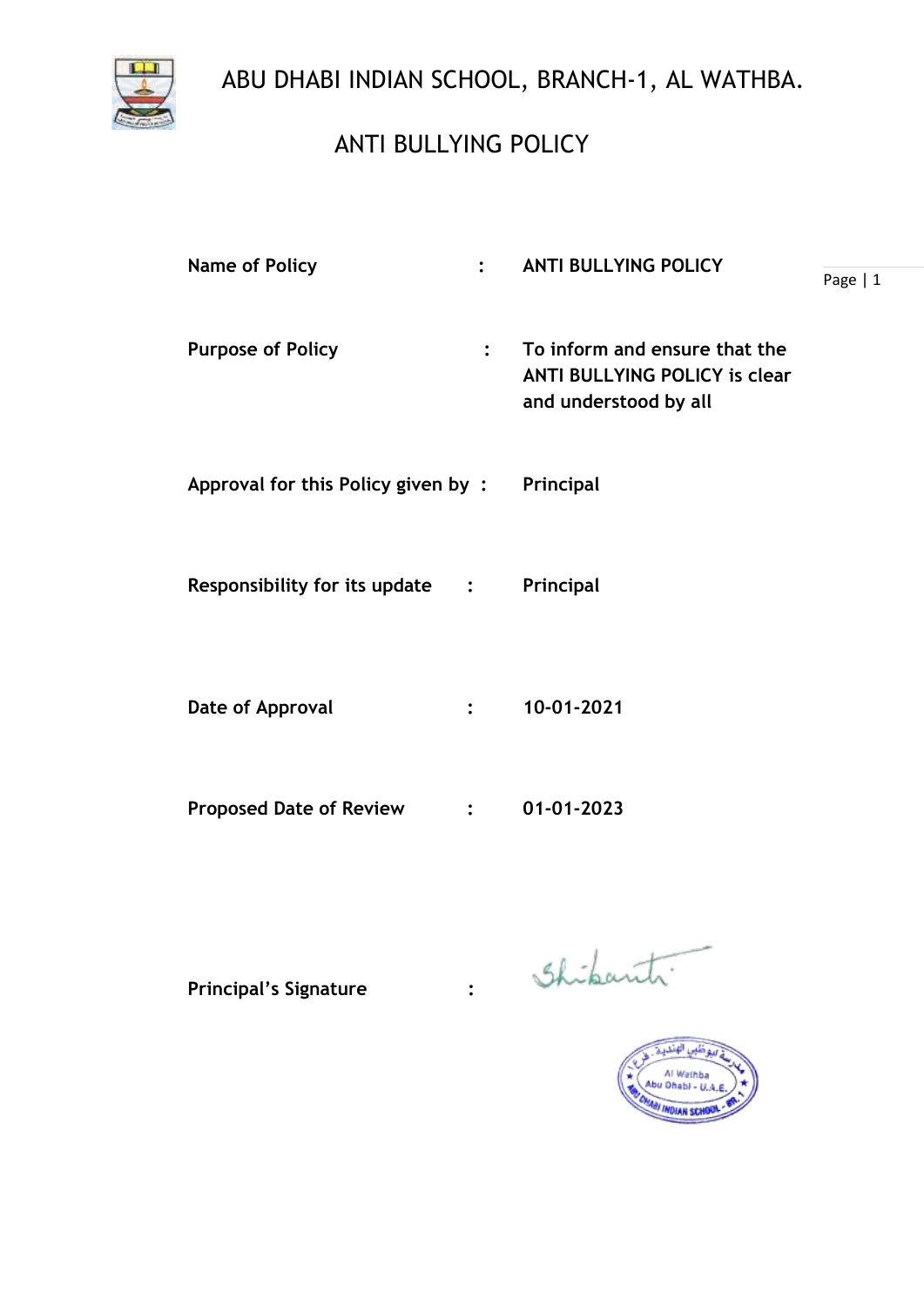

## ANTI BULLYING POLICY

#### **INTORUDUCTION**

Page | 2 'Behaviour, usually repeated overtime, that intentionally hurts another individual or group, physically or emotionally. One person or a group can bully others'. Bullying can take lots of different forms. Students can be targeted for a number of reasons. Sometimes students and young people do not realize that what is happening to them.

**Types of Bullying:**

**Physical** - hitting, punching, pushing, scratching, biting, spitting, tripping

**Emotional** - being unfriendly, excluding, tormenting

**Racial** - racial taunts, name calling, gestures, graffiti

**Religious** - religious taunts, name calling

**Verbal** - name calling, teasing, putdowns, sarcasm, ethnic or religious insults; physical, social or academic disability insults

**Textual** - passing notes, writing on desks or in Student Planners/Diaries. Electronic forms - SMS, email, Facebook/Twitter, chat rooms, Internet sites.

**Social** - ignoring, excluding, mimicking, and spreading rumours, defaming, dirty looks, intimidation, and extortion, stealing, hiding or breaking possessions.

**Racist or religious** - Includes verbal and physical, in addition racist jokes, and graffiti, also refusing to play with people from different ethnic or socioeconomic background.

**Sexual or sexist** – Includes abusive name calling, gestures, comments about appearances, innuendos, and propositions

**Special educational needs / disabilities** – bullying will focus directly on the disability or impairment of the victim.

#### **WHY it is IMPORTANT to RESPOND to BULLYING**

Bullying hurts. No one deserves to be a victim of bullying. Everyone has the right to be treated with respect. Students who bully need to learn different ways of behaving. We have a responsibility to respond promptly and effectively to issues of bullying.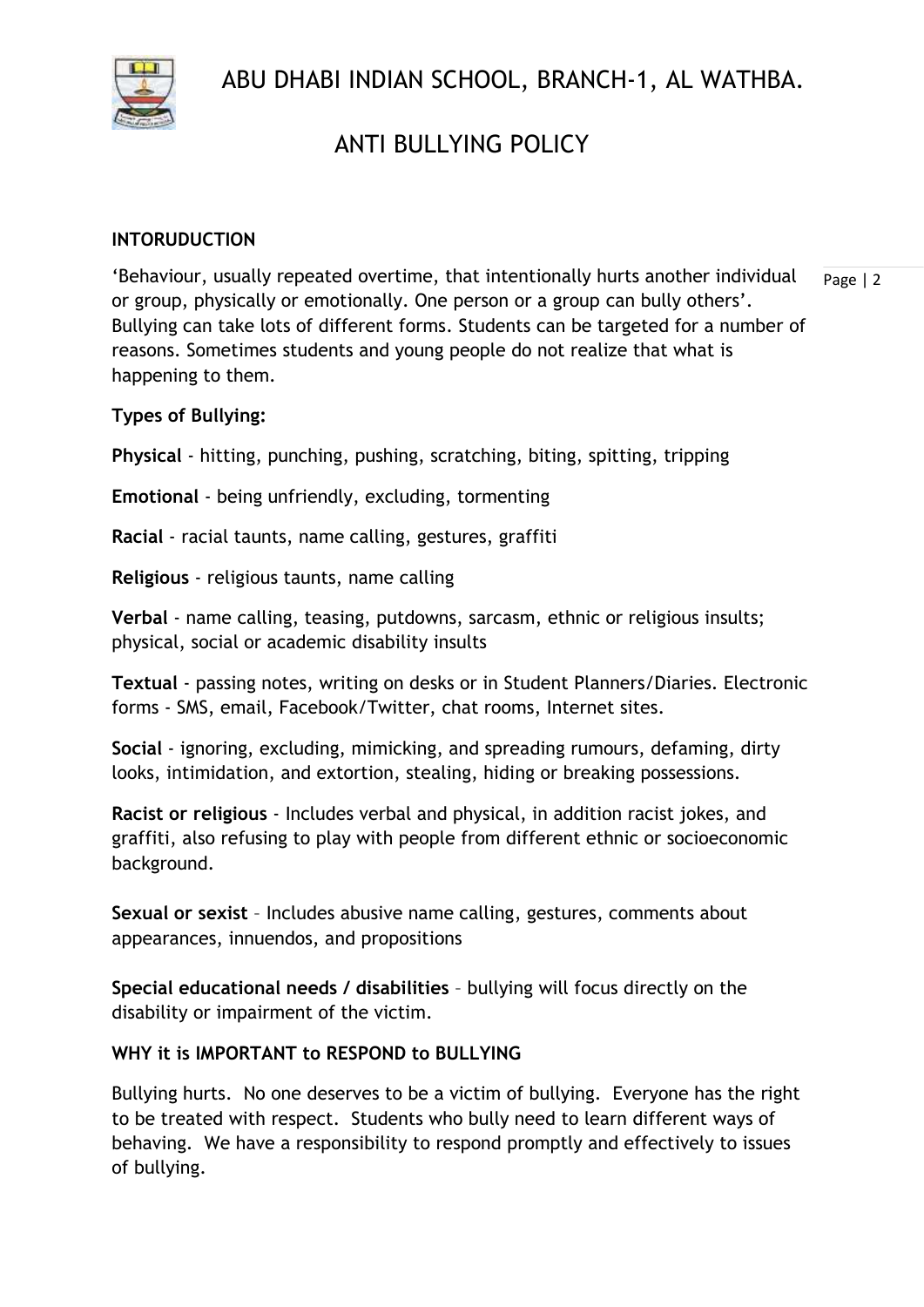

# ANTI BULLYING POLICY

#### **AIM:**

Page | 3 To ensure that all students, parents and staff are aware of the definition of bullying and the distressing effect it has on its victims.

#### **OBJECTIVE:**

- $\checkmark$  To ensure that all students, parents and staff are fully aware of the referral procedures for reporting bullying incidents and the strategies adopted for supporting those involved in these incidents.
- $\checkmark$  To establish a climate in which students who are bullied, or think another student is being bullied, can speak freely to an appropriate staff member with the full knowledge that they will be listened to and receive prompt, appropriate and sensitive response.
- $\checkmark$  To create a school community where bullying is recognised as unacceptable and where all students feel valued, secure and happy.

#### **POLICY:**

#### **SCHOOL RESPONSIBILITIES**

- $\triangleright$  Provide access to our anti-bullying behaviour policy to all members of the school community, via the www.ict.adiswathba.com
- $\triangleright$  Involve staff, parents and UAE approved agencies, in supporting the procedures instigated across the school
- $\triangleright$  Ensure the staff work within the guidelines of the policy
- ➢ Provide support and guidance to targets of bullying
- $\triangleright$  Provide intervention with individuals who bully others
- $\triangleright$  Use the Skills for Life and to discuss all aspects of bullying and cyber bullying, and the appropriate way to behave towards and respect each other

#### **TEACHER RESPONSIBILITIES**

- $\triangleright$  Model anti-bullying attitudes and behaviour
- $\triangleright$  Take responsibility for either teaching the Skills for Life
- $\triangleright$  Support the School Aims, respect and valuing diversity
- ➢ Listen and respond to reports of bullying, provide support and refer as needed
- ➢ Implement the school code of conduct and anti-bullying policy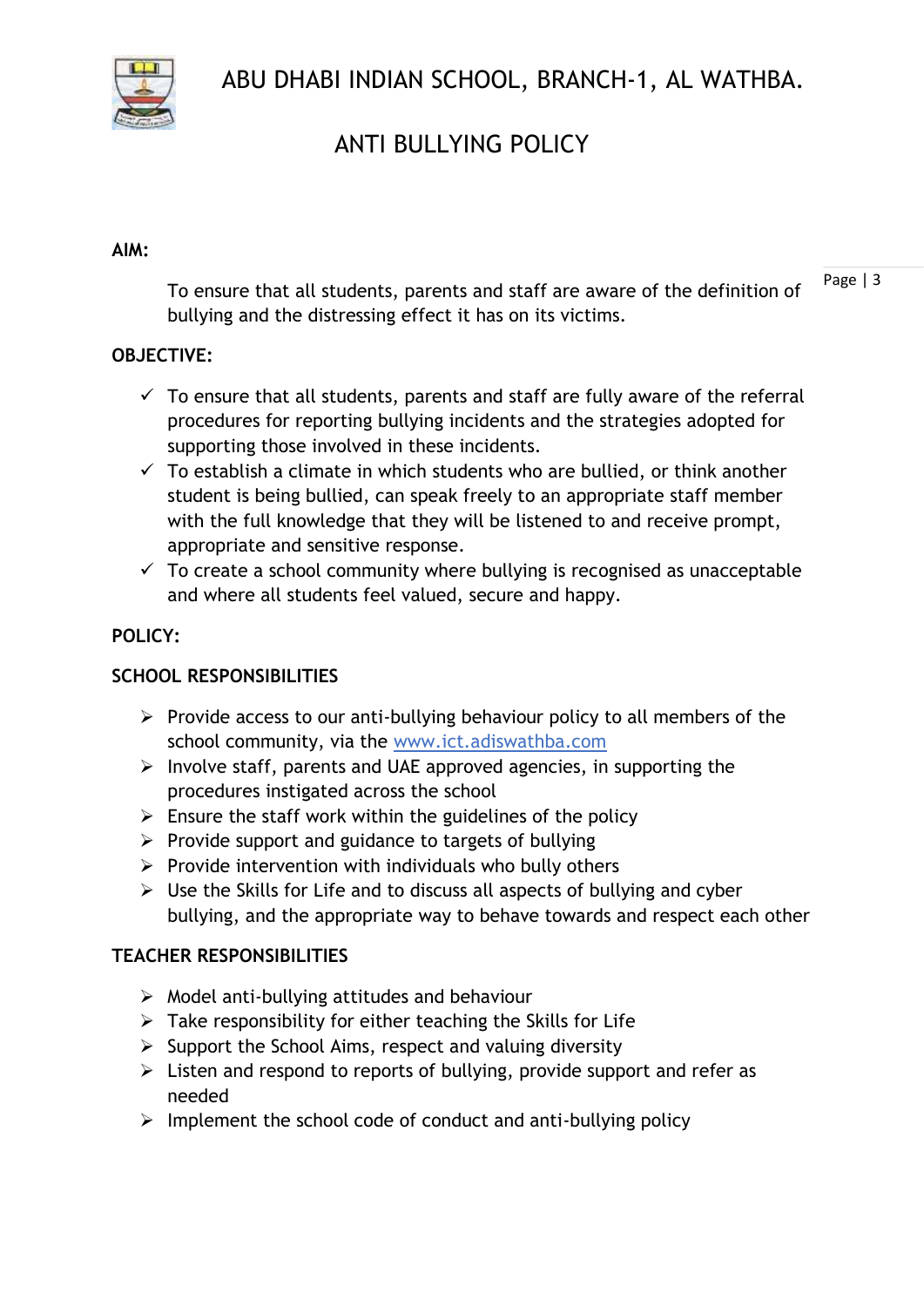

# ANTI BULLYING POLICY

#### **PARENT RESPONSIBILITIES**

- ❖ Support the values of tolerance and respect in the home
- ❖ Encourage your Student to exercise these values in all contexts including at school
- ❖ Report bullying and encourage your Student to do so
- ❖ Provide support and encourage your Student to seek help
- ❖ Work with the school to resolve bullying issues
- ❖ **STUDENT RESPONSIBILITIES**
- ❖ Show respect for all members of the school community
- ❖ Speak out against bullying and report it when you see it
- ❖ Support students who are bullied
- ❖ Support the Student Representative Council to assist with anti-bullying suggestions

#### **PROCEDURES**

#### **STUDENTS**

To prevent Bullying, students need to:

- ➢ Work to create a happy school environment for all
- $\triangleright$  Respect themselves and others
- ➢ Learn to tolerate and accept individual differences
- $\triangleright$  Stand up against bullying behaviour
- $\triangleright$  Support the school policy on bullying

#### PARENTS

If your Child is Bullied you need to:

- $\triangleright$  Work with the school to support your Child
- $\triangleright$  Call the school not the other student's parents
- $\triangleright$  Report the incidents even if your child does not want this
- $\triangleright$  Tell your child the following;
	- ❖ that bullying is wrong
	- ❖ all students have the right to attend school without fear
	- ❖ the problem is unlikely to stop without adult intervention
- $\triangleright$  Help your child learn to stand up against bullying behaviour
- ➢ Use the internet, books and ask the School's Counsellor for resources

Page | 4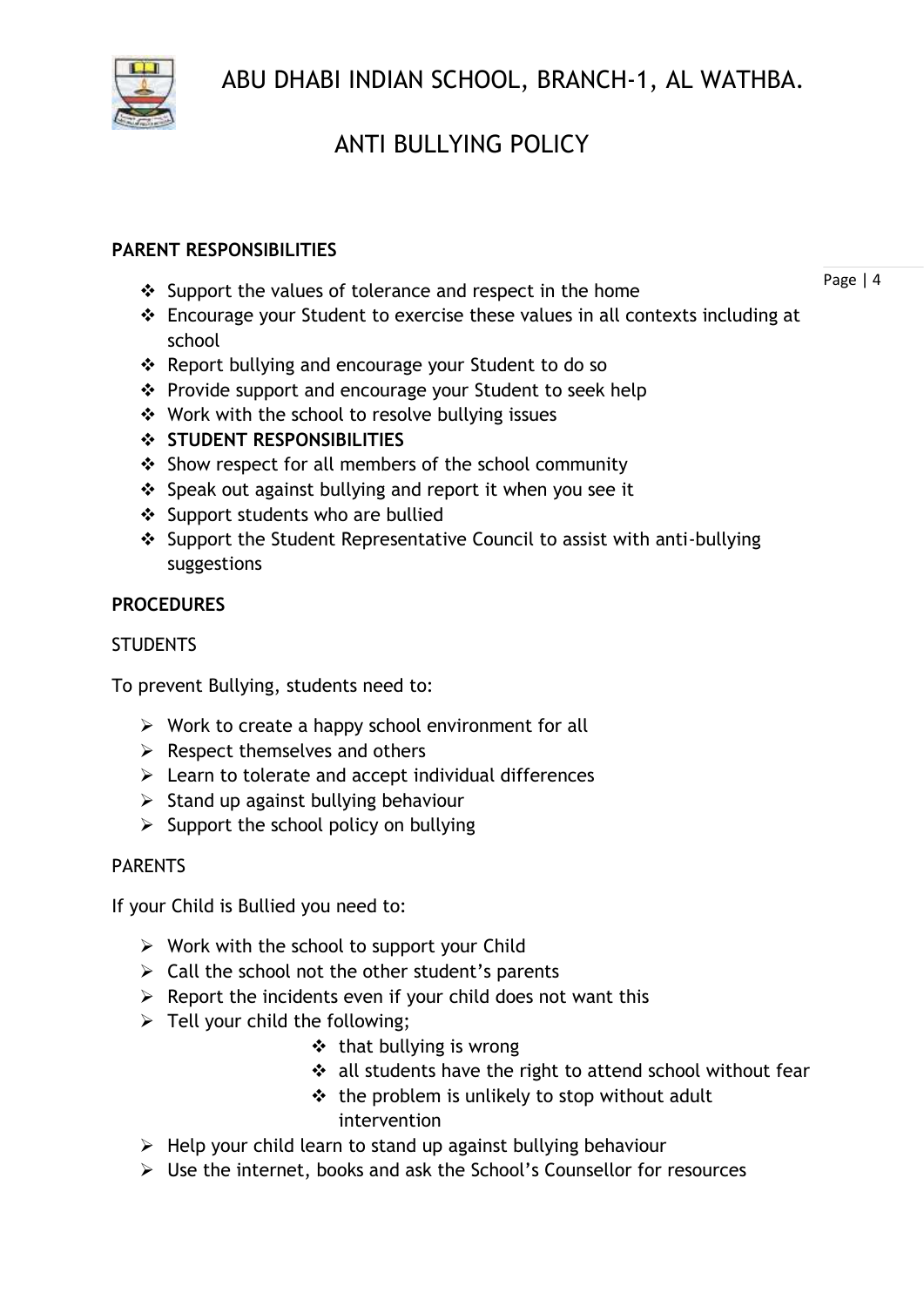

### ANTI BULLYING POLICY

➢ Support the School policy on anti-bullying

#### **INDICATORS OF BULLYING BEHAVIOUR:**

Page | 5

There are many warning signs that may indicate that someone is affected by bullying – either being bullied or bullying others. Recognizing the warning signs is an important first step in taking action against bullying. Not all students who are bullied or are bullying others ask for help.

It is important to talk with students who shows signs of being bullied or bullying others. These warning signs can also point to other issues or problems, such as depression or substance abuse.

- Signs indicating that a student is being bullied.
- Signs indicating that a student is bullying others.

#### Signs indicating that a Student is being bullied

Look for changes in the student. However, be aware that not all student who are bullied exhibit warning signs.

Some signs that may point to a bullying problem are:

- Unexplainable injuries.
- Lost or destroyed clothing, books, electronics, or jewellery.
- Frequent headaches or stomach aches, feeling sick or faking illness.
- Changes in eating habits, like suddenly skipping meals or binge eating. Students may come home from school hungry because they did not eat lunch.
- Difficulty sleeping or frequent nightmares.
- Declining grades, loss of interest in school work, or not wanting to go to school.
- Sudden loss of friends or avoidance of social situations.
- Feelings of helplessness or decreased self-esteem.
- Self-destructive behaviours such as running away from home, harming themselves, or talking about suicide.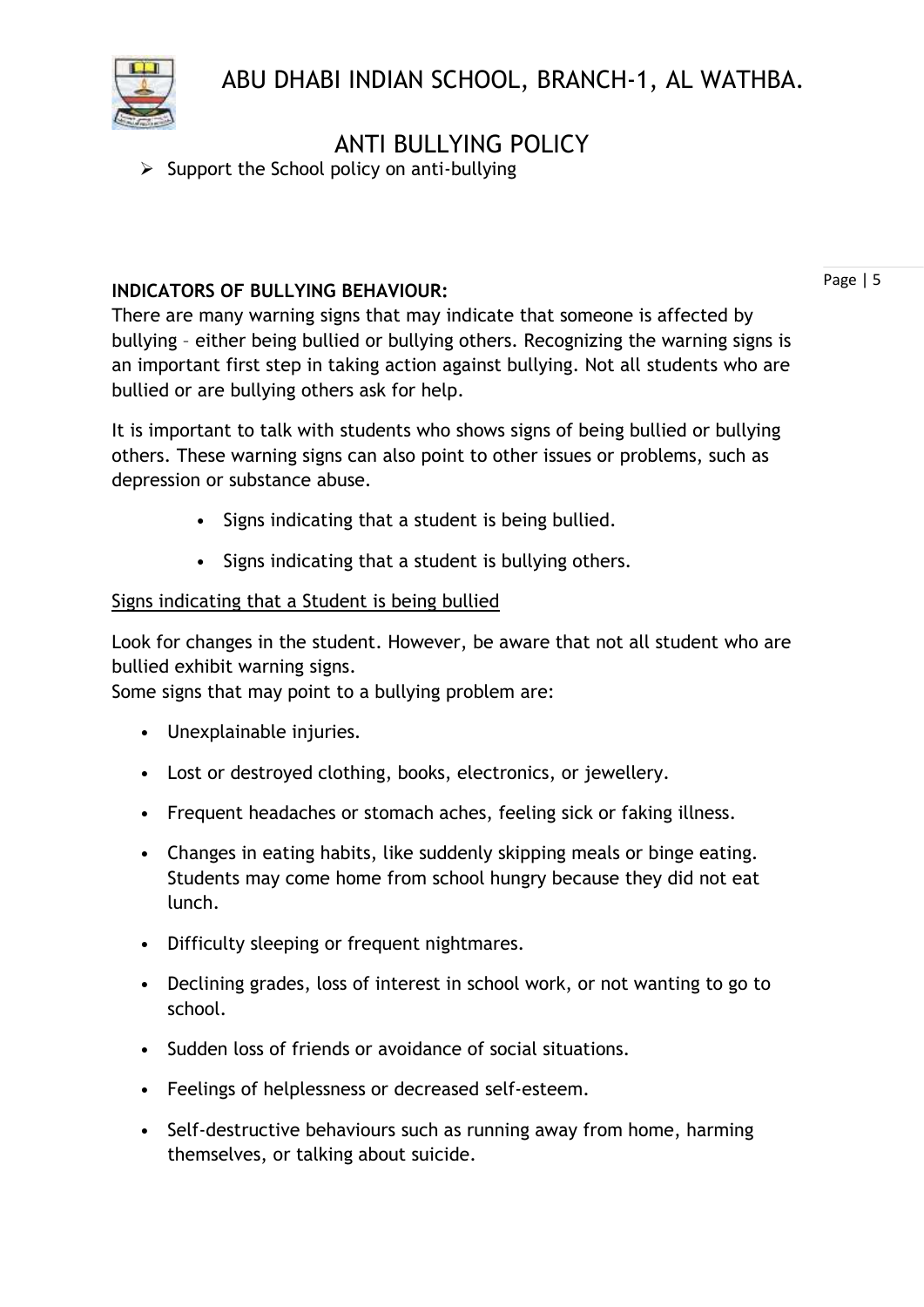# ANTI BULLYING POLICY

Page | 6 If you know someone is serious distress or danger, don't ignore the problem. Get help right away.

Signs indicating that a Student is bullying others

Students may be bullying others if they:

- Get into physical or verbal fights.
- Have friends who bully others.
- Are increasingly aggressive.
- Get sent to the principal's office or to detention frequently.
- Have unexplained extra money or new belongings.
- Blame others for their problems.
- Don't accept responsibility for their actions.
- Are competitive and worry about their reputation or popularity.
- Support the Students involved

All Students involved in bullying – whether they are bullied, bully others or see bullying – can be affected. It is important to support all Students involved to make sure the bullying does not continue and affects can be minimized.

- Support Students who are bullied
- Address bullying behaviour.
- Support bystanders who witness bullying.

#### **ACTION TO BE TAKEN WHEN BULLYING IS SUSPECTED**

Teachers will respond to all episodes of bullying in order to send a clear message that it is unacceptable. Different responses may be appropriate depending on the nature and degree of bullying. The bullying test identified below will be used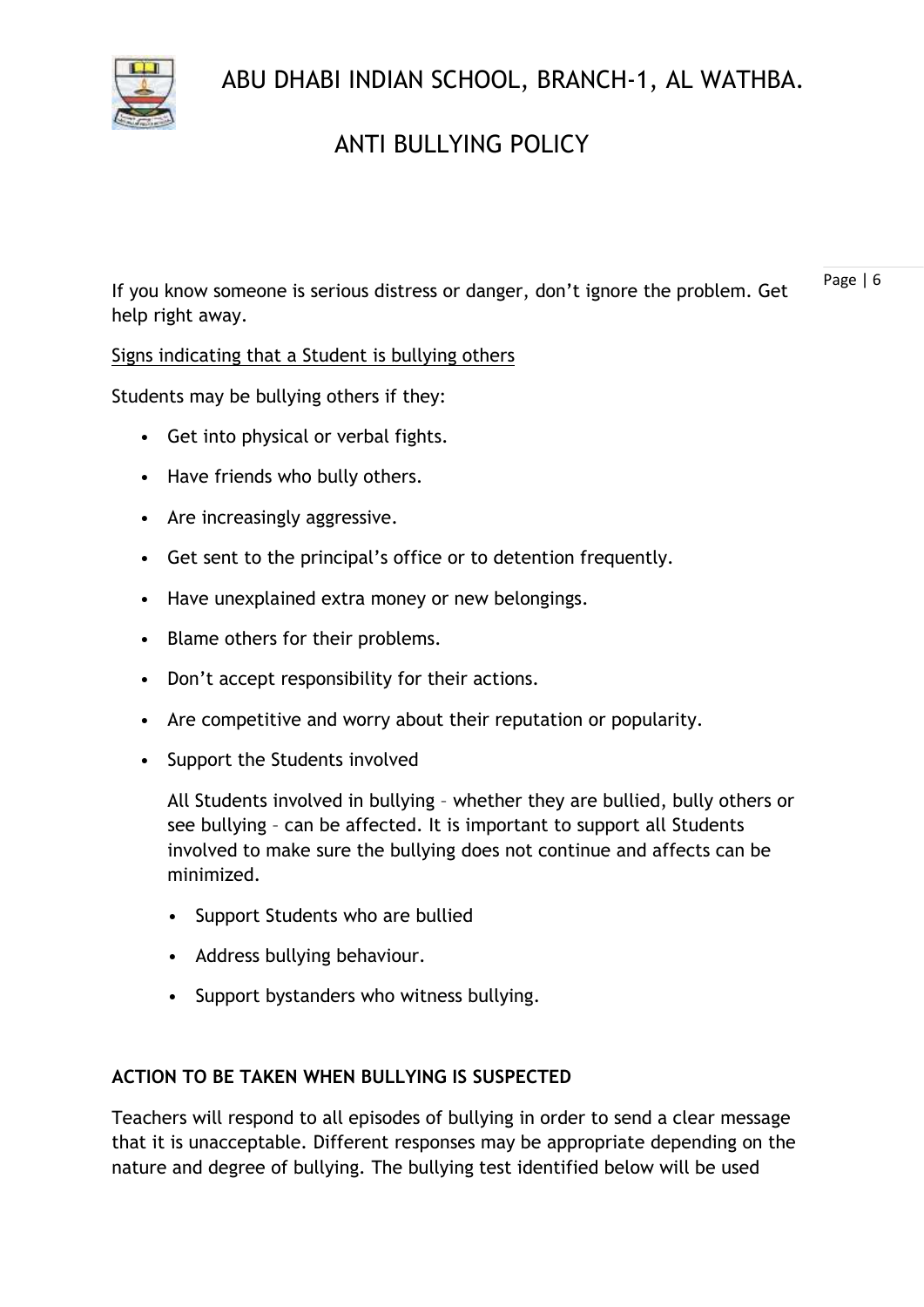

### ANTI BULLYING POLICY

initially to determine if the incident is primarily bullying and if so the broad nature of the response.

#### **Address Bullying Behaviour**

School Staff and parents all have a role to play.

Page | 7

- Make sure the student knows what the problem behaviour is. Students who bully must learn their behaviour is wrong and harms others.
- Show students that bullying is taken seriously. Calmly tell the student that bullying will not be tolerated.
- Work with the student to understand some of the reasons he or she was bullied.

#### **Avoid strategies that don't work or have negative consequences.**

- Zero tolerance or "three strikes, you are out" strategies don't work. Suspending or expelling students who bully doesnot reduce bullying behavior. Students and teachers may be less likely to report and address bullying if suspension or expulsion is the consequence.
- Conflict resolution and peer mediation don't work for bullying. Bullying is not a conflict between people of equal power who share equal blame. Facing those who have bullied may further upset students who have been bullied.
- Group treatment for students who bully does not work. Group members tent to reinforce bullying behaviour in each other.

#### **Frequent Review:**

After the bullying issue is resolved continue find ways to help the student who bullied to understand how what they do affects other people. For example, praise acts of kindness or talk about what it means to be a good friend.

#### **Support bystanders who witness bullying**

Even if students are not bullied or bullying others they can be affected by bullying. Many times, when they see bullying, they may not know what to do to stop it. They may not feel safe stepping in the moment, but there are many other steps they can take.

• Stop bullying on the spot.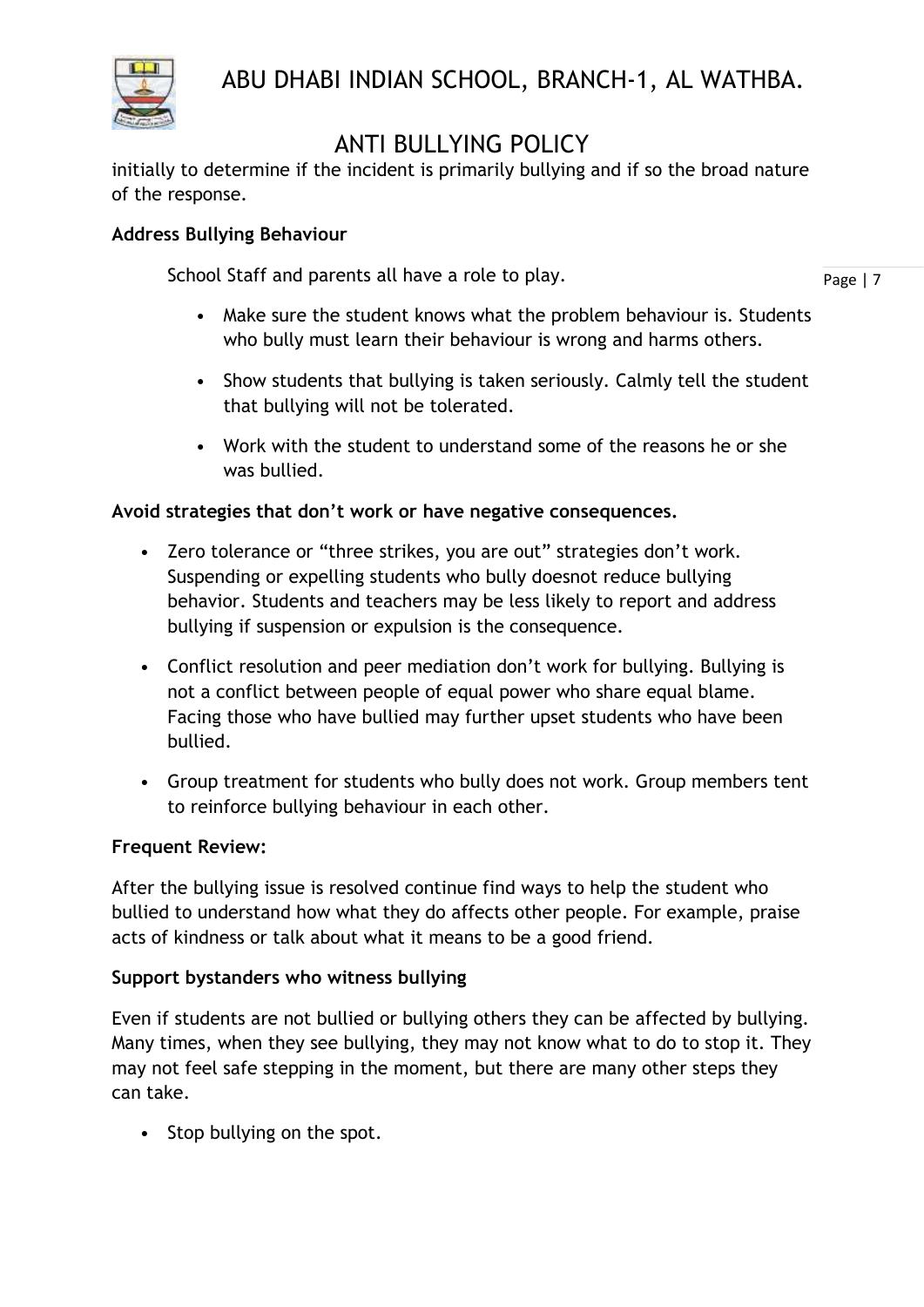

### ANTI BULLYING POLICY

Page | 8 When adults respond quickly and consistently to bullying behaviour they send the message that it is not acceptable. Research shows this can stop bullying behaviour overtime. There are simple steps adults can take to stop bullying on the spot and keep students safe.

Do & Don't:

- Intervene immediately. It is okay to get another adult to help.
- Separate the Students involved.
- Make sure everyone is safe.
- Meet any immediate medical or mental health needs.
- Stay calm. Reassure the Students involved, including bystanders.
- Model respectful behaviour when you intervene.
- Don't ignore it. Don't think students can work it out without adult help.
- Don't immediately try to sort out the fact.
- Don't force other students to say publicly what the saw.
- Don't question the students involved in front of other students.
- Don't talk to the students involved together, only separately.
- Don't make the students involved apologize or patch up relation on the spot.

Get Police help or medical attention immediately if:

- A weapon is involved
- There are threats of serious physical injury
- There are threats of hate-motivated violence, such as racism or homophobia.
- There is serious bodily harm.
- There is sexual abuse.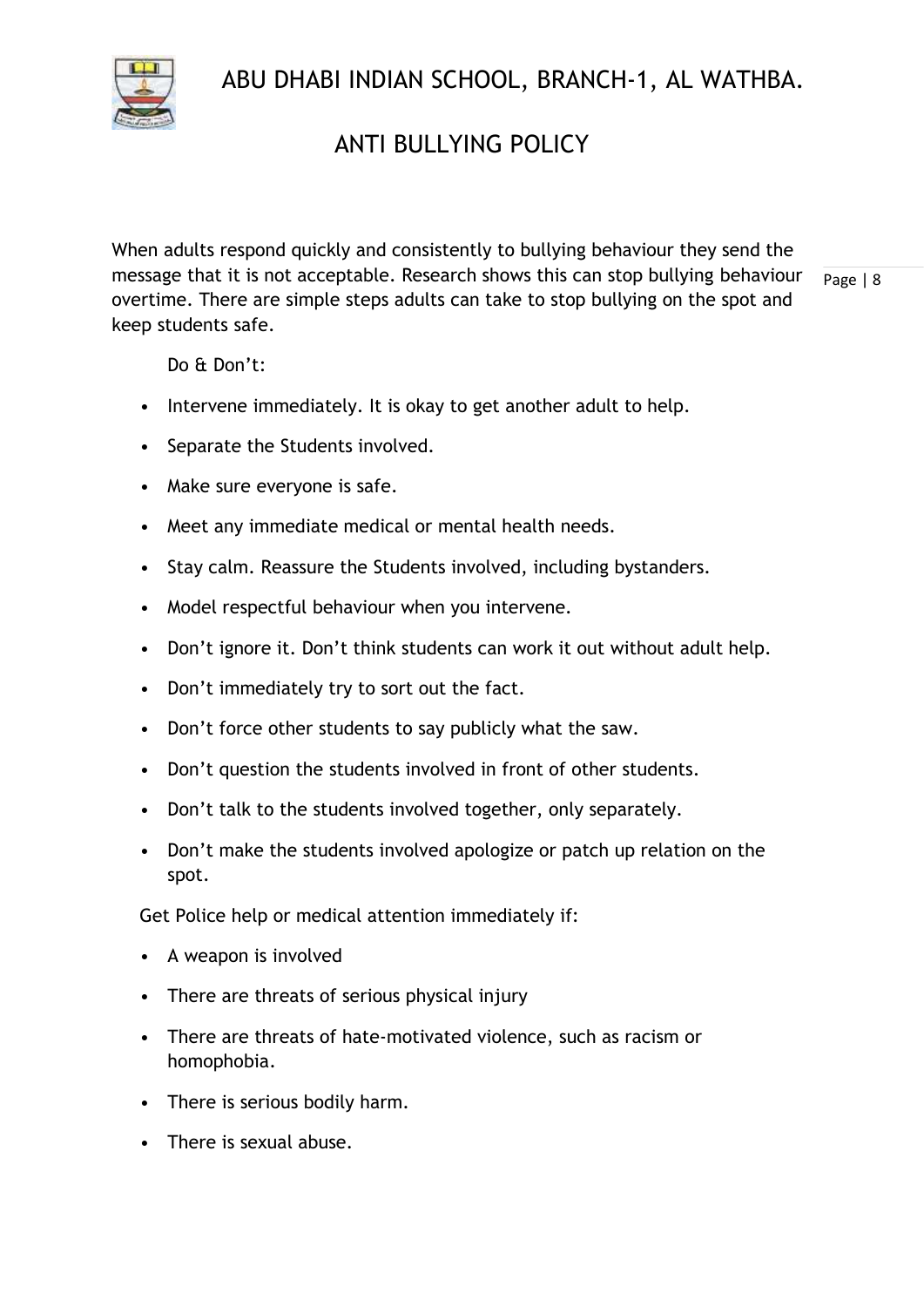

### ANTI BULLYING POLICY

• Anyone is accused of an illegal act, such as robbery or extortion- using force to get money, property, or services.

**Annex. 1: Form for recording bullying behaviour** 

Name of the staff/Parent\_\_\_\_\_\_\_\_\_\_\_\_\_\_\_\_\_\_\_\_\_\_\_\_\_\_\_\_\_\_\_\_\_\_\_\_\_ Grade

\_\_\_\_\_\_\_\_\_\_\_\_\_\_\_\_\_\_\_\_\_\_\_\_\_\_\_\_\_\_\_\_\_\_\_\_\_\_\_\_\_\_\_\_\_\_\_\_\_\_\_\_\_\_\_\_\_\_\_\_\_\_\_\_\_\_\_\_\_\_\_

\_\_\_\_\_\_\_\_\_\_\_\_\_\_\_\_\_\_\_\_\_\_\_\_\_\_\_\_\_\_\_\_\_\_\_\_\_\_\_\_\_\_\_\_\_\_\_\_\_\_\_\_\_\_\_\_\_\_\_\_\_\_\_\_\_\_\_\_\_\_\_

\_\_\_\_\_\_\_\_\_\_\_\_\_\_\_\_\_\_\_\_\_\_\_\_\_\_\_\_\_\_\_\_\_\_\_\_\_\_\_\_\_\_\_\_\_\_\_\_\_\_\_\_\_\_\_\_\_\_\_\_\_\_\_\_\_\_\_\_\_\_\_

Name(s) and grad(es) of student(s) engaged in bullying behaviour

Sources of bullying concern/report (tick relevant box(es)\*

| Student       |  |
|---------------|--|
| concerned     |  |
| Other student |  |
| Parent        |  |
| Teacher       |  |
| <b>Others</b> |  |

\_\_\_\_\_\_\_\_\_\_\_\_\_\_\_\_\_\_

\_\_\_\_\_\_\_\_\_\_

 $\overline{\phantom{a}}$  , where  $\overline{\phantom{a}}$ 

 $\overline{\phantom{a}}$ 

Location of incidents (tick relevant box(es)\*

| Play ground |  |
|-------------|--|
| Classroom   |  |
| Corridor    |  |

Page | 9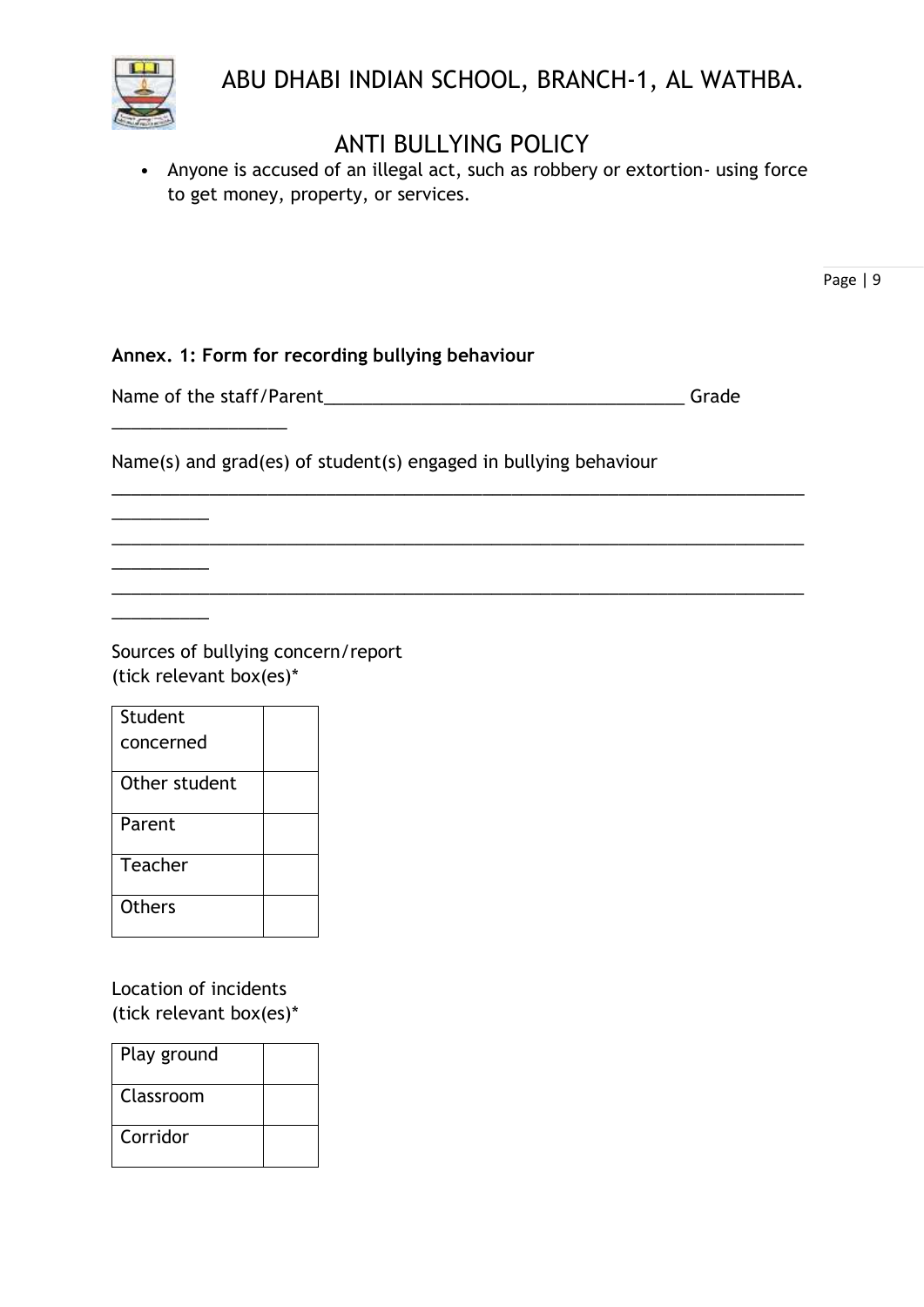

### ANTI BULLYING POLICY

| <b>Toilets</b>    |  |
|-------------------|--|
| <b>School Bus</b> |  |

Name of person(s) who reported the bullying concern:

\_\_\_\_\_\_\_\_\_\_\_\_\_\_\_\_\_\_\_\_\_\_\_\_\_\_\_\_\_\_\_\_\_\_\_\_\_

Page | 10

#### Type of Bullying Behaviour (tick relevant box(es)\*

| <b>Physical Aggression</b> | <b>Cyber Bullying</b>   |  |
|----------------------------|-------------------------|--|
| Damage to property         | <b>Intimidation</b>     |  |
| Isolation/Exclusion        | <b>Malicious Gossip</b> |  |
| Name calling               | Others (specify)        |  |

Brief Description of bullying behaviour and its impact

#### 9. Details of actions taken

| Signed (relevant teacher) |  |
|---------------------------|--|
| Date                      |  |

Date submitted to Principal/Vice Principal \_\_\_\_\_\_\_\_\_\_\_\_\_\_\_\_\_\_\_